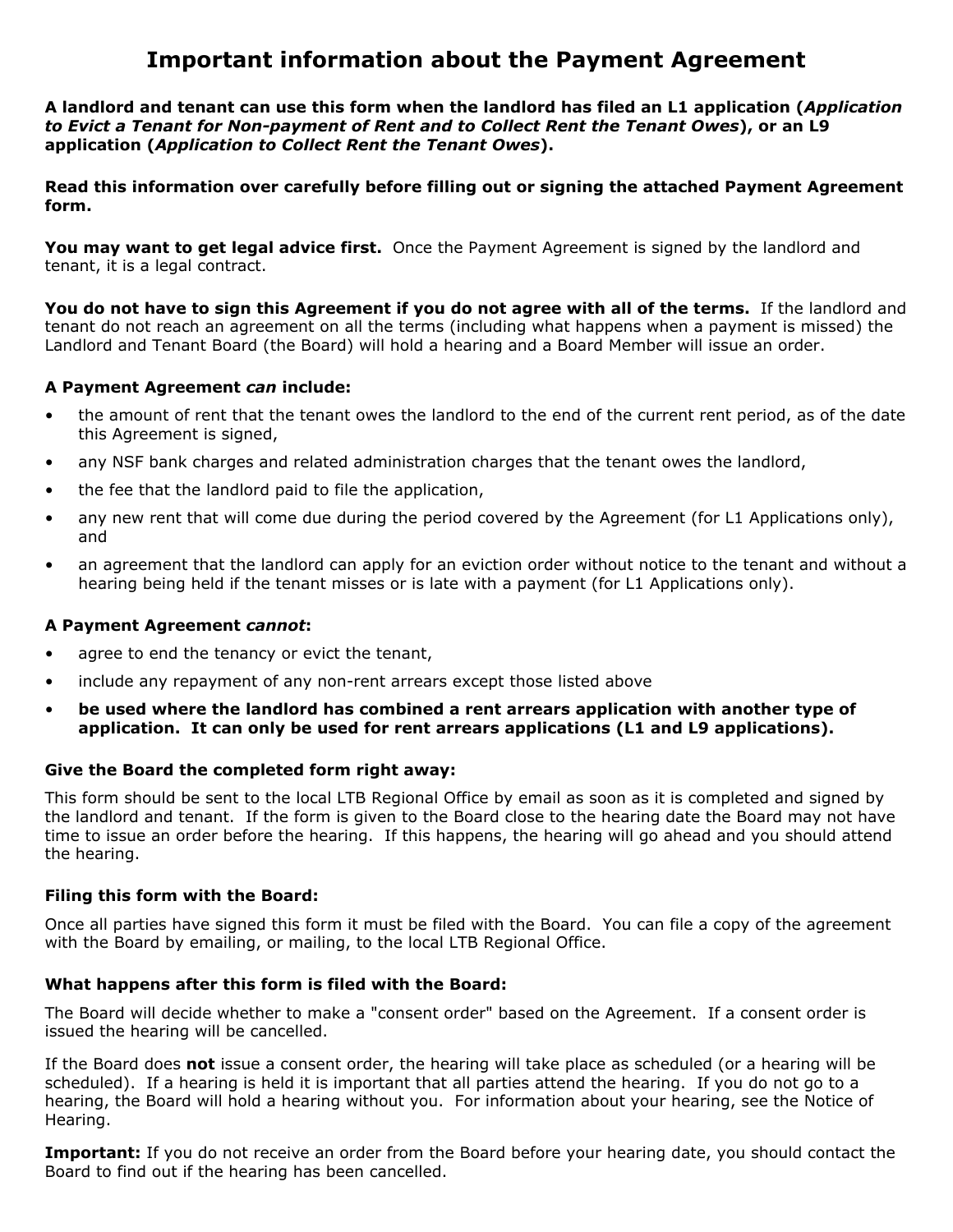# **What happens after the Board makes a consent order:**

The landlord or tenant can ask the Board to **re-open the application within 30 days** after the Board made the consent order, if they believe that the other party:

- forced them to enter into the agreement, or
- gave them false or misleading information on purpose that had a "material effect" on this Agreement and on the order.

If an application is re-opened, there will be a hearing and the Board will decide if the order should be changed.

# **What happens if the Tenant does not meet the repayment terms?**

# **For L1 and L9 Applications:**

If the Board issues a consent order based on this Agreement and the landlord claims that the tenant has failed to make a payment in full and on time, the landlord can ask the Board to re-open the application and hold a hearing. This request must be made by the landlord within 30 days of the tenant's failure to make a payment in full and on time.

# **Option for L1 Applications only:**

If the landlord and tenant agree, the consent order will include a term that allows the landlord to ask the Board to issue an eviction order if the tenant fails to make a payment in full and on time. The new (L4) application must be made by the landlord within 30 days of the tenant's failure to make a payment in full and on time. The Board does not charge a filing fee for this type of application.

### **Important note to tenants:**

If you agree to this option, the landlord does not have to tell you before they file the new application for termination of your tenancy and eviction. If the Board accepts the landlord's application, it will send an eviction order to both parties without hearing from you.

If you receive an eviction order without a hearing, you can file a motion to set aside the order within 10 days of the date the order was made, to request a hearing to challenge the eviction.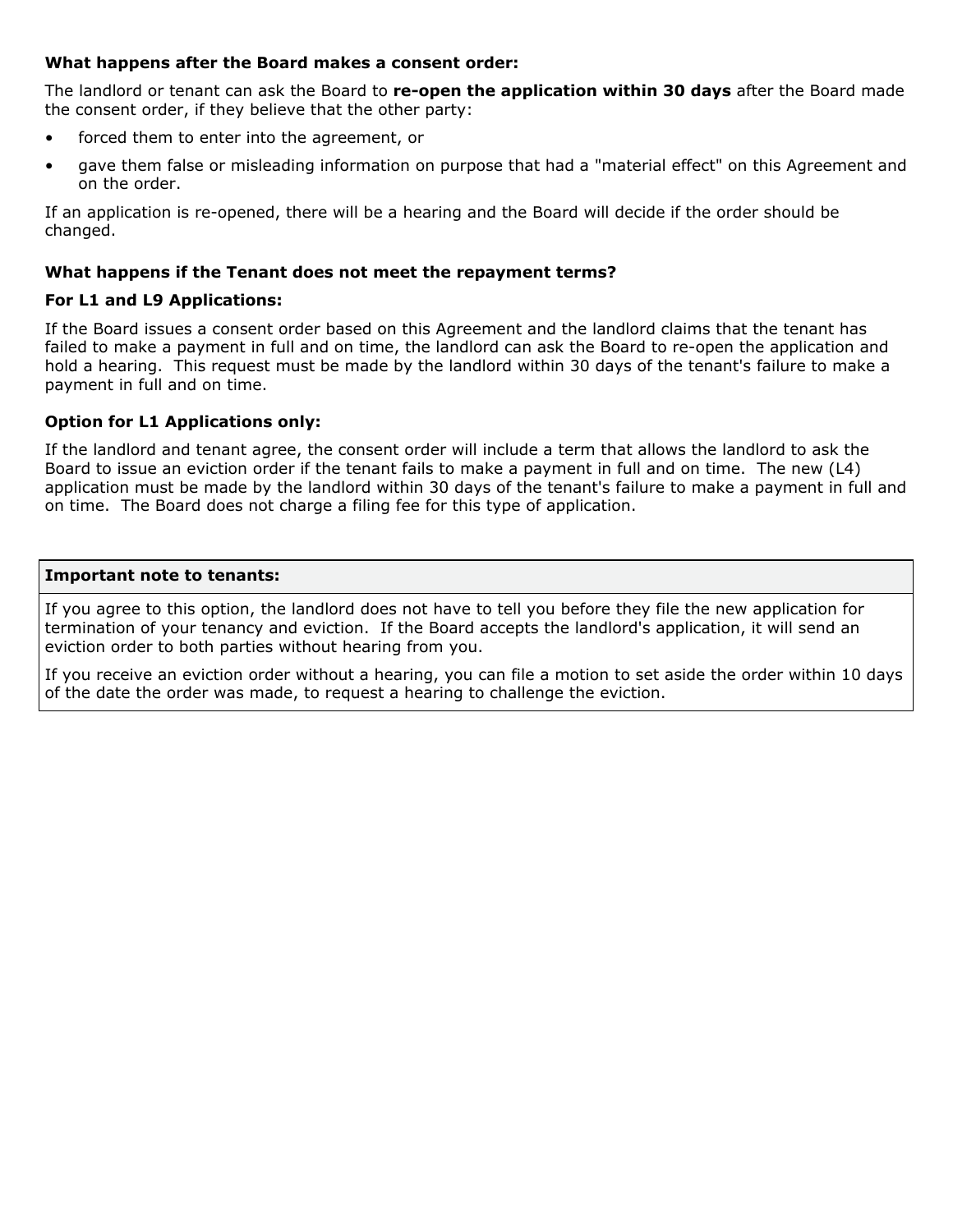

(Disponible en français)

| ∙ile<br>Number |  |  |  |  |  |  |  |  |  |  |  |  |
|----------------|--|--|--|--|--|--|--|--|--|--|--|--|
|----------------|--|--|--|--|--|--|--|--|--|--|--|--|

# **Payment Agreement to settle based on:**

- **• an L1 Application** *(an Application to Evict a Tenant for Non-payment of Rent and to Collect Rent the Tenant Owes)*, or
- **• an L9 Application** *(an Application to Collect Rent the Tenant Owes)*

| Landlord(s):                       | Tenant(s): |
|------------------------------------|------------|
|                                    |            |
| <b>Address of the Rental Unit:</b> |            |
|                                    |            |

The terms "landlord" and "tenant" will be used in this Agreement to include everyone listed above.

**The landlord and the tenant agree to the following repayment plan to settle the landlord's application.**

## **1. Amount to be paid by tenant:**



*dd/mm/yyyy*

**/ /**

**Note: \$20.00 maximum administration charge per cheque** 

\$ **• Fee the landlord paid to file the application (optional)**

# **2. Payment Amounts and dates:**

The tenant agrees to pay the landlord the amount in section 1 above, as follows. (There is no restriction on the number of payments you can agree to. Attach a separate sheet if more payments are needed.)

| Amount to be paid                     | Due date (dd/mm/yyyy)            |  |  |  |  |  |
|---------------------------------------|----------------------------------|--|--|--|--|--|
| 1.<br>$\pmb{\$}$<br>$\bullet$         | $\overline{I}$                   |  |  |  |  |  |
| 2.<br>$\pmb{\$}$<br>$\bullet$         | $\overline{I}$                   |  |  |  |  |  |
| 3.<br>\$<br>$\bullet$                 | $\overline{I}$<br>$\prime$       |  |  |  |  |  |
| \$<br>4.<br>$\bullet$                 | $\overline{I}$<br>$\overline{I}$ |  |  |  |  |  |
| 5.<br>\$<br>$\bullet$                 | $\prime$                         |  |  |  |  |  |
| 6.<br>$\boldsymbol{\$}$<br>$\bullet$  | $\prime$                         |  |  |  |  |  |
| 7.<br>\$<br>$\bullet$                 | $\overline{I}$                   |  |  |  |  |  |
| 8.<br>\$<br>$\bullet$                 | $\prime$<br>$\overline{I}$       |  |  |  |  |  |
| 9.<br>\$<br>$\bullet$                 | $\prime$<br>$\prime$             |  |  |  |  |  |
| 10.<br>\$<br>$\bullet$                | $\overline{\phantom{a}}$         |  |  |  |  |  |
| 11.<br>\$<br>$\bullet$                | $\overline{I}$                   |  |  |  |  |  |
| 12.<br>$\boldsymbol{\$}$<br>$\bullet$ | $\overline{\phantom{a}}$         |  |  |  |  |  |